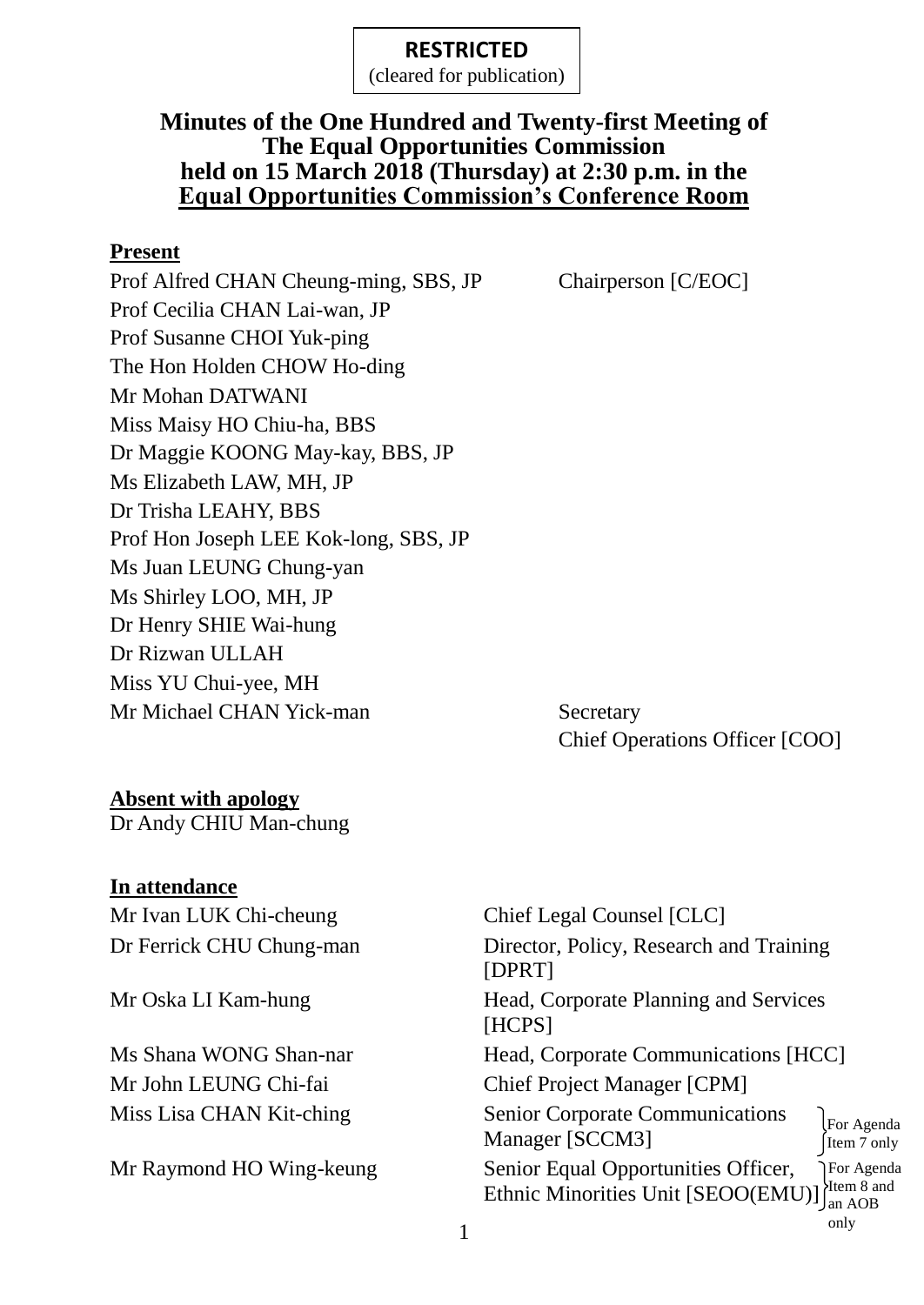(cleared for publication)

Miss Gloria YU Wai-ling Senior Equal Opportunities Officer, Administration & Personnel [SAP] Miss Kerrie TENG Yee-san Senior Accounting Manager [SMA] Ms Hollis LING Yin-har Equal Opportunities Officer, Administration & Personnel [EAP]

## **I. Introduction**

1. The Chairperson (C/EOC) welcomed all Commission Members (Members) to the 121<sup>st</sup> Meeting. He informed the Meeting that The Hon Holden CHOW and Miss YU Chui-yee had advised that they would join the meeting at a later time. An apology for absence had been received from Dr Andy CHIU who was out of town. Ms June LEUNG and Prof Cecilia CHAN would leave the meeting at around 3:30pm and 4:45pm respectively due to other engagements. Dr Maggie KOONG would attend the meeting via telephone conference call from the United States and leave the meeting at around 4:30pm.

2. C/EOC said that there were no special items for informing the media, hence no press briefing would be held after the meeting.

### **II. Confirmation of Minutes**

### **Confirmation of Minutes of the 119th Meeting held on 21 September 2017**

3. Draft minutes of the  $119<sup>th</sup>$  EOC Meeting were discussed at the  $120<sup>th</sup>$ Meeting on 21 December 2017. Comments were received from Prof Susanne CHOI and Ms Elizabeth LAW. Amendments were hence proposed and incorporated in the draft minutes of the  $120<sup>th</sup>$  Meeting issued to Members on 23 January 2018. No further amendment was received. Members confirmed the Minutes of the  $119<sup>th</sup>$  EOC Meeting with the proposed amendments as incorporated in the draft minutes of the  $120<sup>th</sup>$  Meeting.

### **Confirmation of Minutes of the 120th Meeting held on 21 December 2017**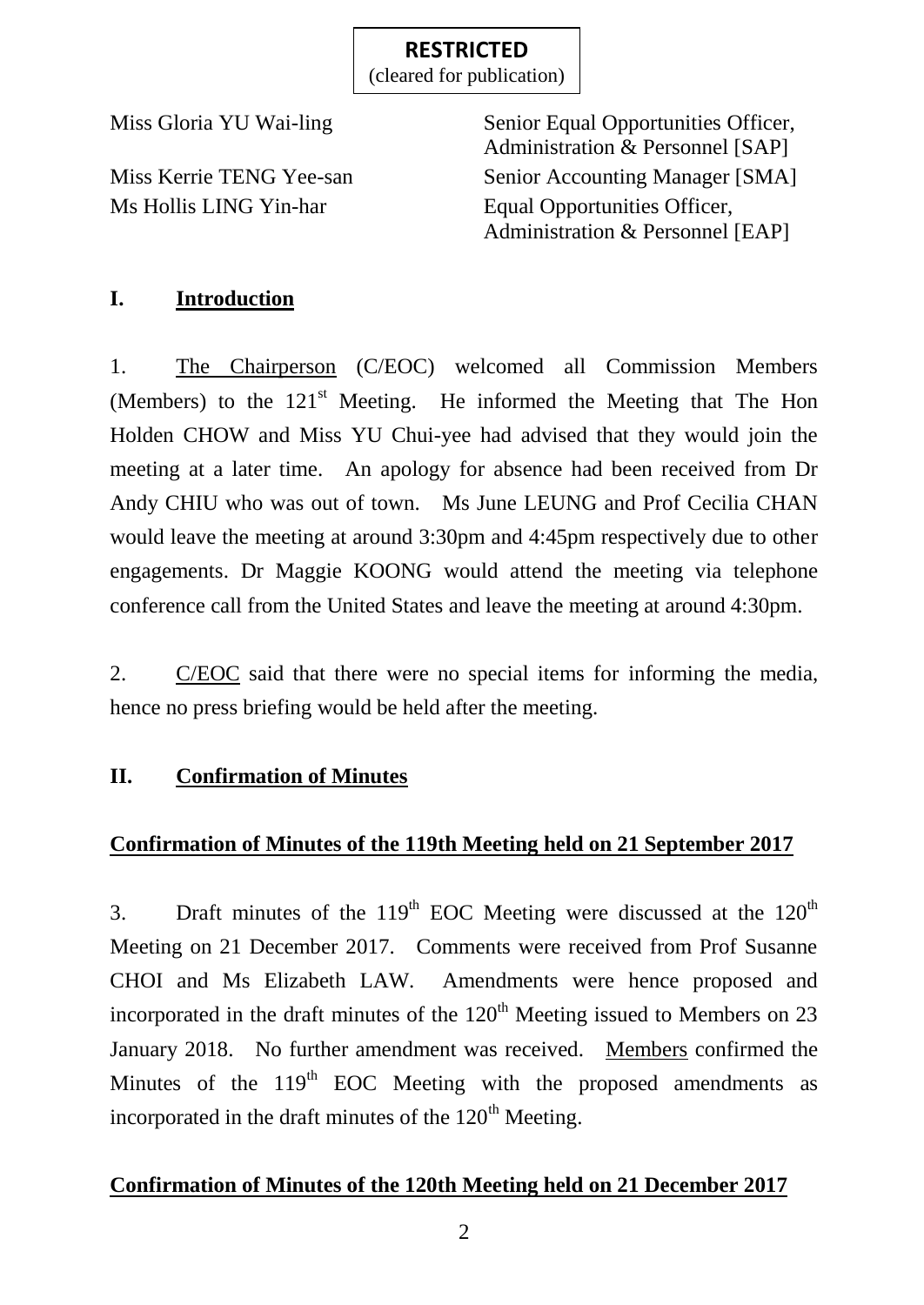(cleared for publication)

4. Draft minutes of the  $120<sup>th</sup>$  Meeting were discussed at this meeting. Prof Susanne CHOI raised two comments. Proposed amendments were hence made to paragraphs 15 and 31 of the draft minutes of the  $120<sup>th</sup>$  Meeting as follows in italics and bold:

Para. 15 .….. provided further views and comments on the SUS-2017. *Given the special nature of EOC's service, Prof Susanne CHOI said that the research to gauge service user's satisfaction level was not appropriate. She suggested when considering future surveys, it should be focused on gauging public's trust on EOC as an institution and its ability to achieve its goals of promoting and upholding equality of opportunities in Hong Kong.* On public's perception about the work of EOC, ……

Para. 31 …… expressed their views on the proposal and provided suggestions on how to take forward the initiative together with the Corporate Award for Racially Inclusive Employers as proposed and discussed via EOC Paper No. 23/2017. *Members generally agreed that the EOC should organize an Equal Opportunities Award in a large scale, and not to conduct it by phases.* Taking note of Members' views expressed, HCC agreed to come up with a consolidated proposal on how to take forward the proposed awards for Members' endorsement. ......

5. Confirmation of the draft minutes of the  $120<sup>th</sup>$  Meeting was deferred pending Members' endorsement of the above proposed amendments.

*(Mr Mohan DATWANI joined the meeting at this juncture.)*

### **III. Matters Arising**

**Follow-ups on the findings of Service Users Satisfaction Survey on EOC Complaint Handling Mechanism 2017**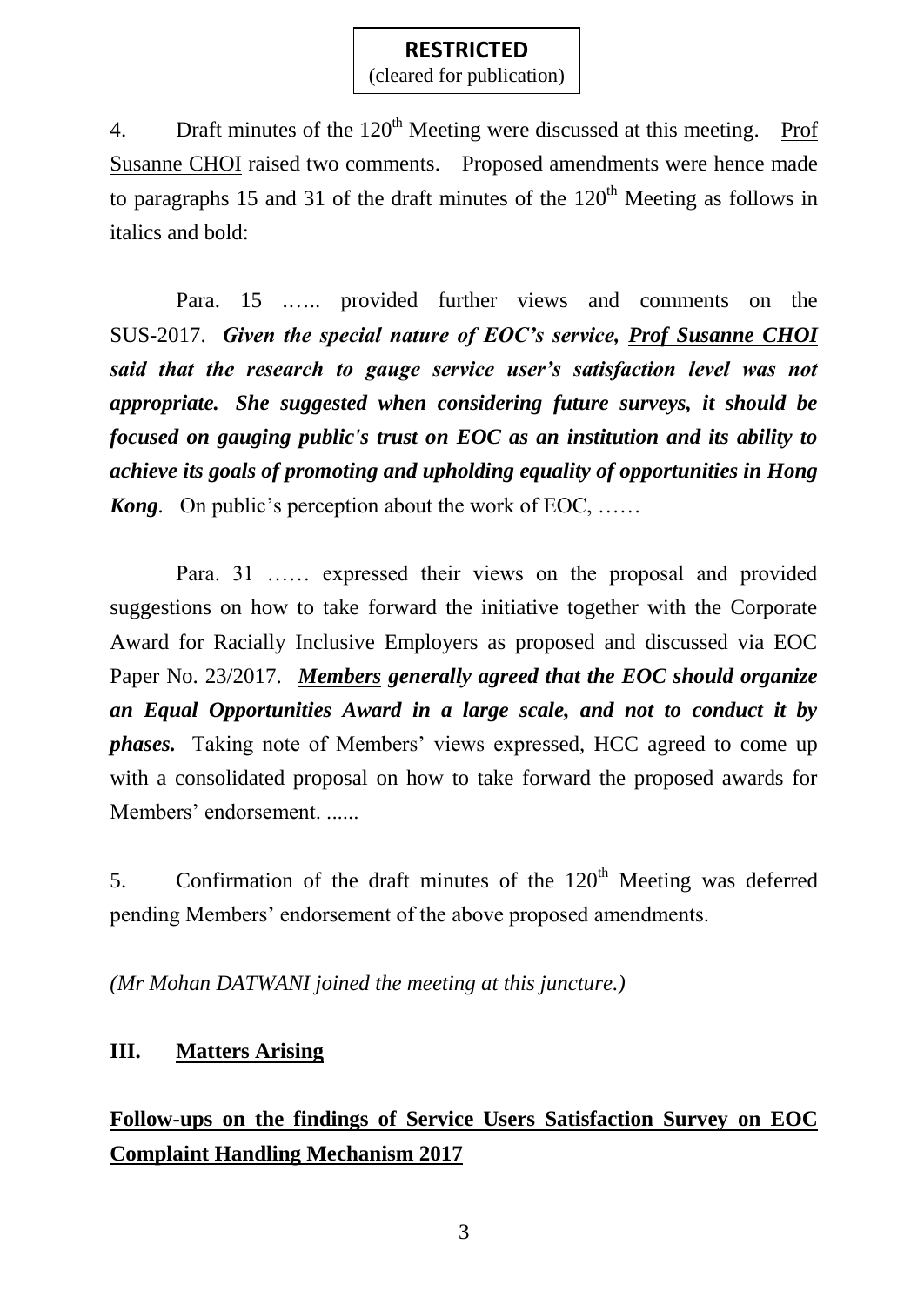(cleared for publication)

6. C/EOC reported the various efforts of the Commission being undertaken to improve EOC's complaint and enquiry services, including (a) the Process Review for the Complaint Services Division & the Legal Service Division (Process Review) underway to reengineer and rationalize the complaint handling service and legal service handling process and procedures; (b) the specific training programmes planned for 2018/19 to prepare staff to embrace organizational and cultural changes under the refined modus operandi pursuant to the outcome of the Process Review and enhance staff members' soft skills to better demonstrate to service users particularly on key aspects such as empathy, impartiality and sensibility; and (c) the production of a new corporate video that would serve as a vehicle for branding purpose to revitalize EOC's image and better manage the service users' expectations, and as a platform to introduce to the public the EOC's services in the light of the refined procedures in line with the outcome of the Process Review.

7. In response to Prof Cecilia CHAN's view about the Commission's key performance indicators, C/EOC said that the Commission had devised its three-year Strategic Plan 2016-2019 which sets out five strategic work priorities on the basis of the inputs from EOC Members and staff in the Strategic Retreat in 2016. Indicators measuring achievements of these strategic priorities against their respective expected results had also been accentuated to facilitate monitoring and regular reporting. Taking note of Members' views, the Management Team would further endeavour to review and refine the corresponding indicators and achievements to make them as quantifiable as possible. HCC supplemented that in the EOC's quarterly work progress review reports submitted to its housekeeping bureau, the Constitutional & Mainland Affairs Bureau (CMAB), results of the EOC's performance pledges were contained therein which were quantitative indicators of EOC's performance. DPRT said that the satisfaction rate of training services and workshops as reported quarterly to the CMAB was an example of quantitative performance indicator and it generally reached 98% or above.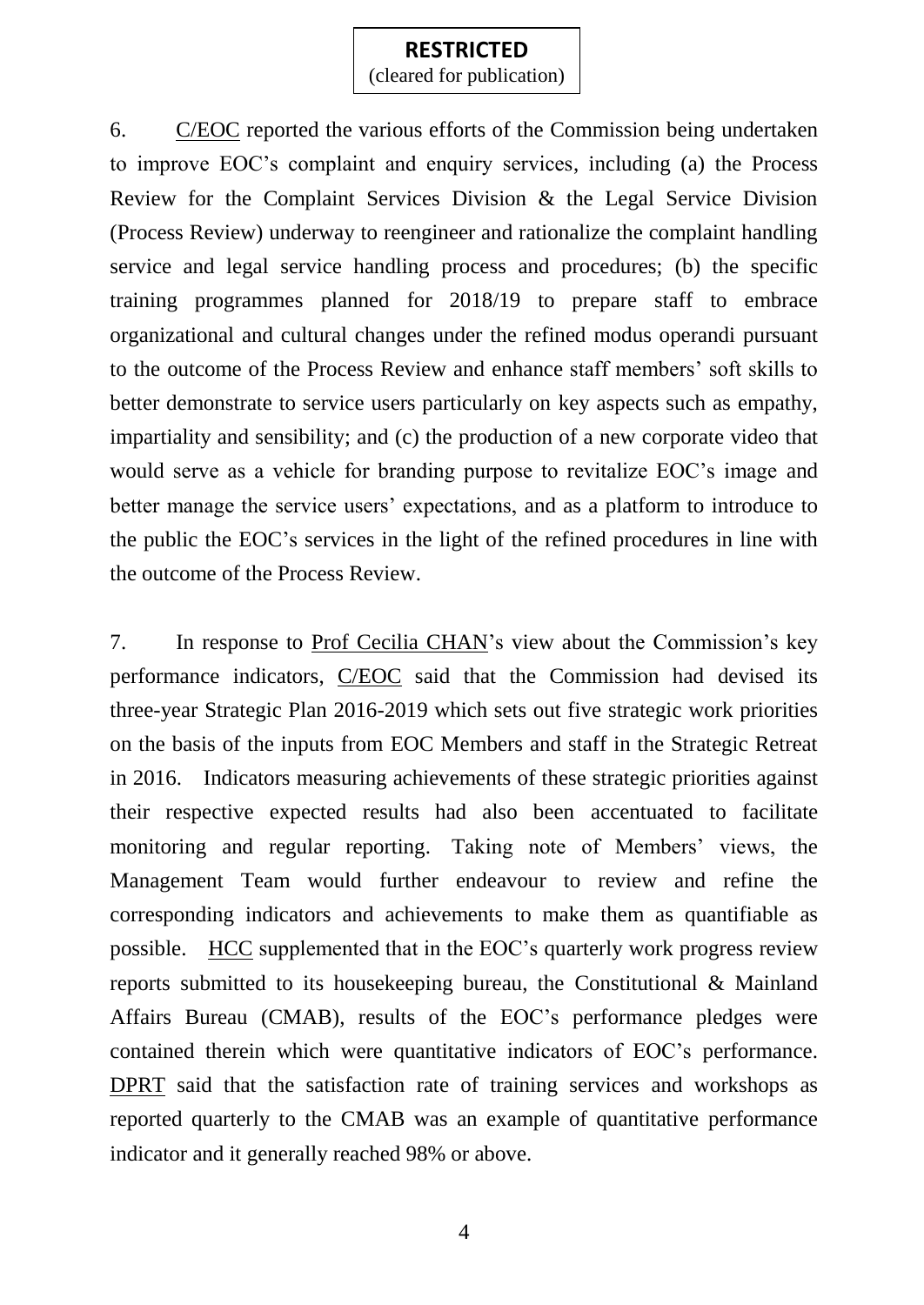(cleared for publication)

8. Dr Henry SHIE acknowledged the Commission's various efforts in eliminating discrimination and promoting equal opportunities. He nonetheless expressed that there might be a need to make the EOC's performance indicators easier to be understood and to align with the expectations of the general public. Dr Maggie KOONG said there were recommendations made on the strategic priorities in the Strategic Retreat conducted in 2016 and the Strategic Plan for 2016-19 was hence formulated with various achievements. She suggested making the strategic priorities and the various achievements more visible to the public. With regard to refining the EOC's performance indicators and mapping out its future strategic plan to align them with the expectations of the general public, Dr KOONG suggested the option of engaging an outside professional consultant to take up the work. C/EOC thanked Members' views and suggestions. He said that the Management Team would go through an internal exercise first and external help would be sought if required.

### **IV. New Agenda Items**

# **Summary of Proposal by the Coalition of Equal Actions on Reforming the Equal Opportunities Commission and issues raised by the Coalition Group**

- **Mr Boota SINGH's Case**
- **Appeal Mechanism of LCC**
- **Requests for suspension of the Process Review and Meeting with EOC Board by the Coalition Group**

(Submission by the Coalition of Equal Actions)

9. Members noted that the submission made by the Coalition of Equal Action (the Coalition) had been provided to them by email on 13 March 2018. C/EOC gave a brief background to Members on the issues raised by the Coalition. Concerning the request for suspension of the Process Review, Members were of the view that the Process Review underway would be conducive to rationalizing the complaint handling and work procedures between the Complaint Services Division and Legal Service Division and thus should not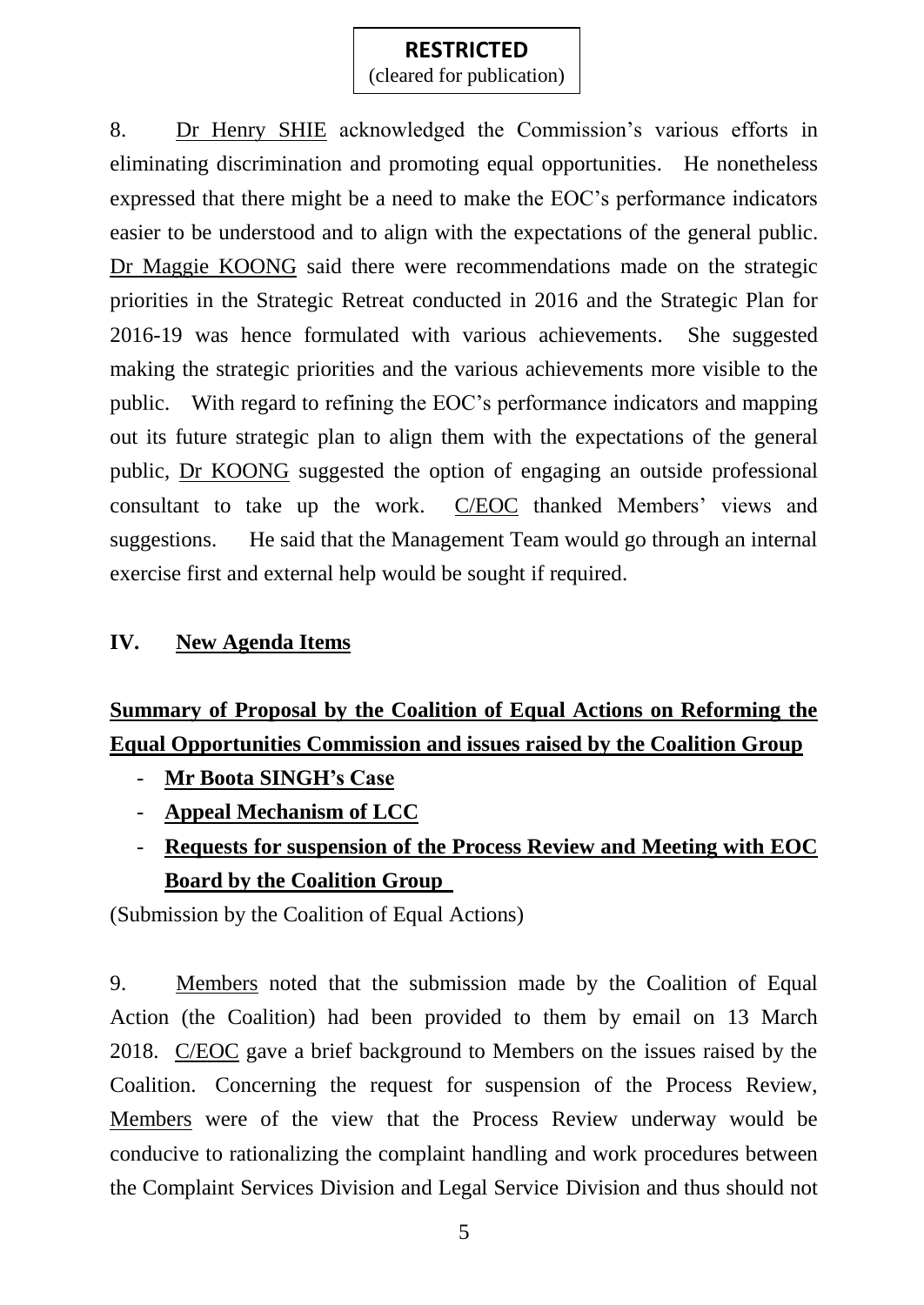(cleared for publication)

be put in abeyance as requested by the Coalition.

10. On Mr Boota SINGH's application for legal assistance and the appeal mechanism of the Legal & Complaints Committee (LCC), Dr Trisha LEAHY advised in gist that LCC had fully considered Mr SINGH's application and assistance was granted to assist him as far as possible. But regrettably legal assistance was eventually discontinued because the case was lacking legal basis to proceed further. Members noted that the LCC had attempted to give assistance to Mr SINGH in various possible ways. When considering whether to provide further legal assistance to Mr SINGH, the LCC had decided to seek independent legal advice and external Senior Counsel's advice was sought accordingly. The advice obtained confirmed that the case did not have sufficient merits for legal proceedings from the perspectives of both direct and indirect discrimination, in this light Mr. Singh's legal assistance was discontinued. As regards his request for revealing the legal advice provided by the external Senior Counsel to the EOC, LCC held the view that the advice should be restricted as internal reference to Members. LCC had also taken into account that if the advice was provided to Mr SINGH, it would likely be accessible to the respondent by way of discovery in case of litigation which could be disadvantageous to him.

11. In response to the Coalition's request to meet with Members, Prof Susanne CHOI, Prof Hon Joseph LEE, Ms Shirley LOO, and The Hon Holden CHOW commented that the meeting, if convened, should be informal and Members' participation should be voluntary. Prof Hon Joseph LEE, Dr Rizwan ULLAH, Dr Henry SHIE and Miss Maisy HO suggested the Commission to explain to the Coalition the EOC's stance on Mr SINGH's case in a compassionate way. Meanwhile, given the Commission had duly fulfilled its responsibility in handling Mr SINGH's application for legal assistance and had endeavoured to provide assistance to him, Ms LOO viewed that there was no need to bring up the case again to the Board for re-consideration in future. Ms Elizabeth LAW said that there should be a fair mechanism and a set of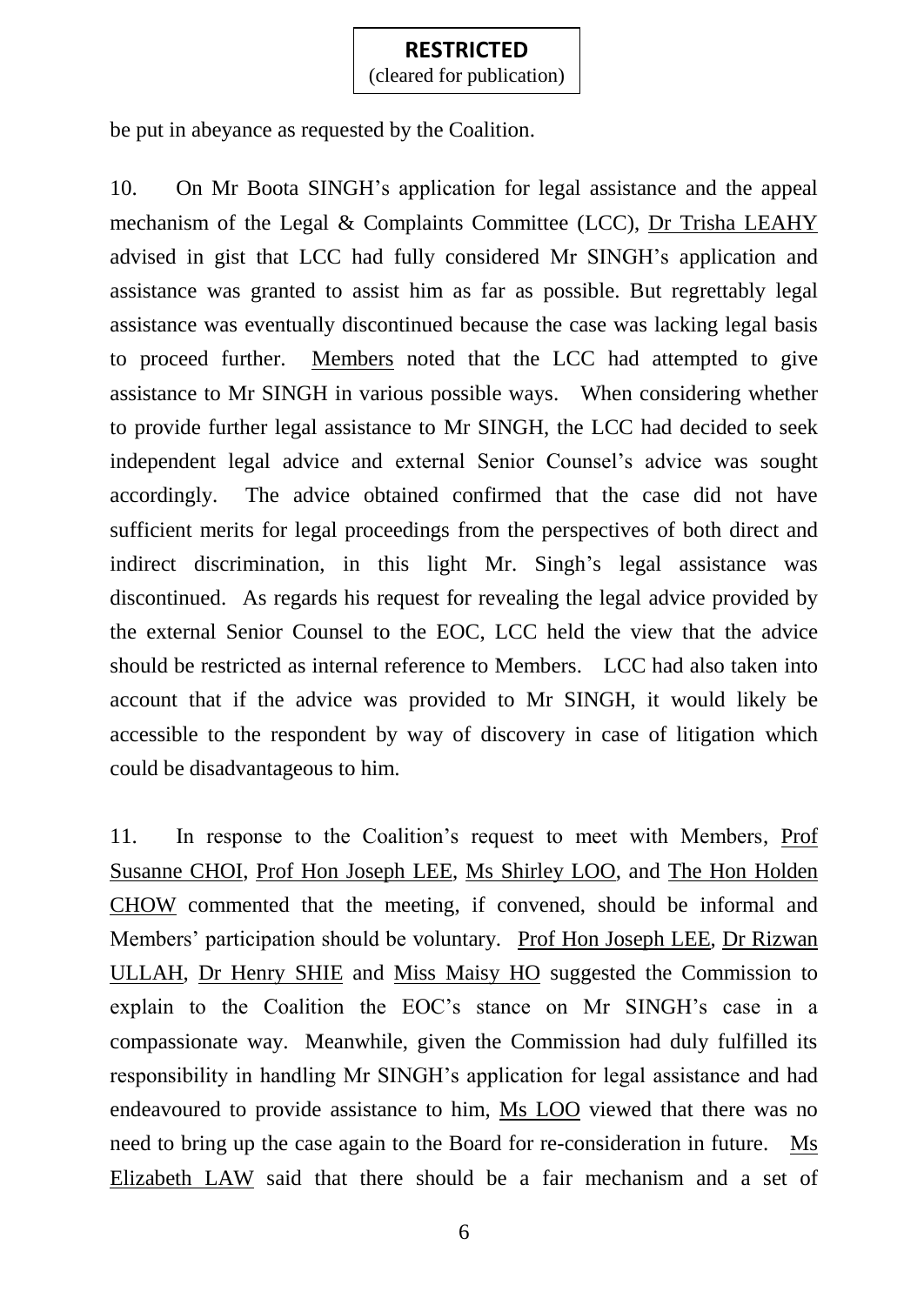(cleared for publication)

consideration criteria applicable to requests of this kind for reference of the Members when they were to meet with parties of individual cases so that consistency could be ensured.

12. As Members agreed to meet representatives of the Coalition on an informal and voluntary basis, the EOC Office would follow up with the arrangement. Considering the long time taken in discussing the above and that some Members might need to leave before the meeting ended, C/EOC proposed and Members agreed to first consider the Agenda Items raised by Member(s)/requiring Members' decision. Items for information would be considered at the end of the meeting.

# **Public Consultation of the HKSAR's 4th Report under the Convention on the Elimination of All Forms of Discrimination against Women (CEDAW)** (AOB Item)

13. C/EOC said that this item was included in the Agenda under AOB at the request of Prof Cecilia CHAN. As Prof CHAN had now left the meeting, he proposed and Members agreed to take note of the EOC's position already provided to the Government via the CMAB. DPRT reported that EOC had earlier submitted suggestions on topics to be included in the outline of the report to the Government, and the detailed suggestions had further been provided to the Bureau recently. As a usual practice, the Commission would prepare its independent alternative report for submission to the United Nations in due course.

### **Endorsement of Co-opted Member of PRTC**

14. DPRT sought Members' endorsement on the co-opted membership of the Policy, Research and Training Committee (PRTC). Members noted that there were three co-opted members appointed for PRTC, and their term of office would expire on 19 May 2018. With reference to the recommendations of the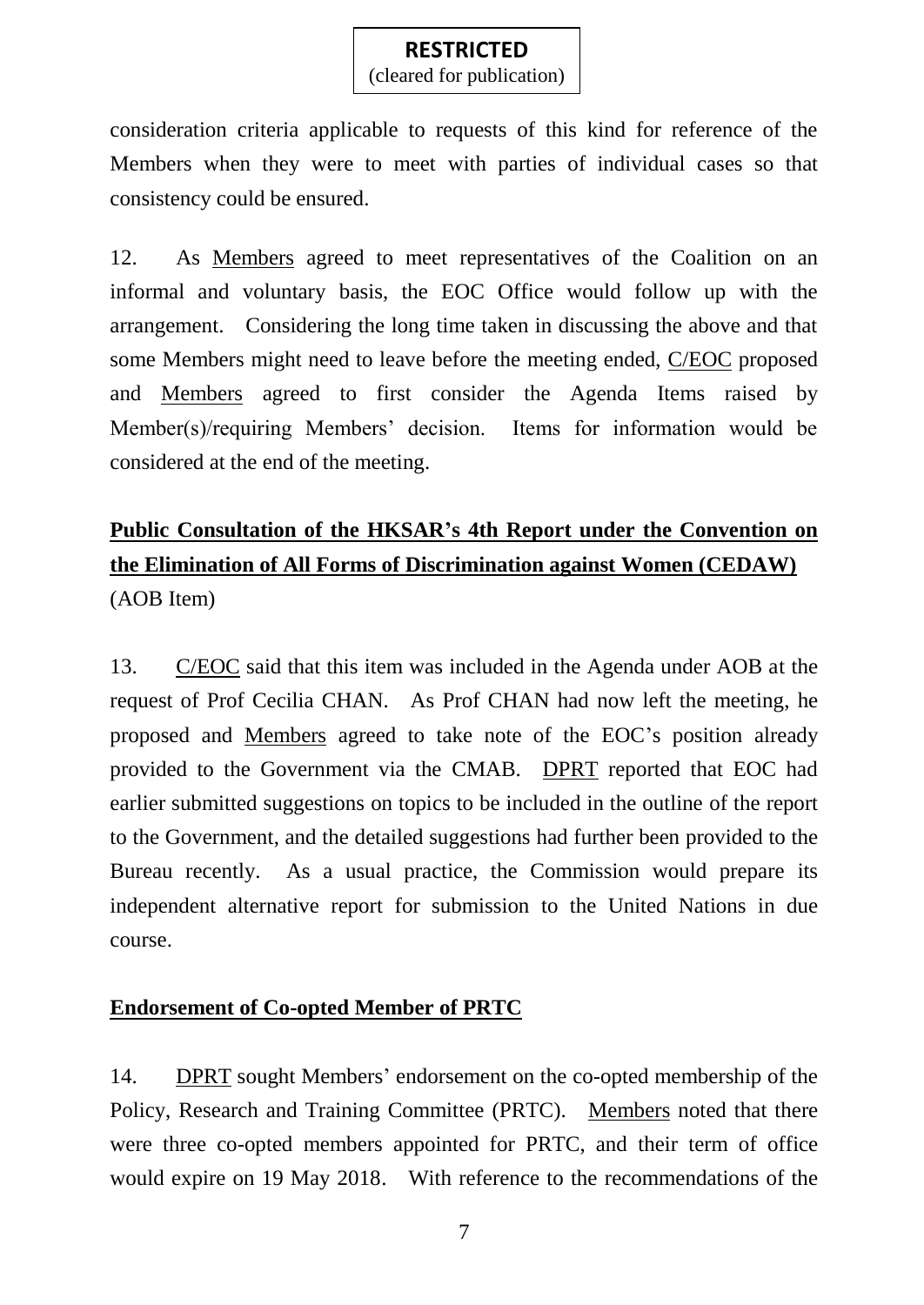(cleared for publication)

Convener and Deputy Convener of PRTC which were subsequently endorsed by full PRTC Members via paper circulation, Mr CHAN Ho-ting Mac, and Mr CHONG Yiu-kwong were recommended for reappointment for another two years from 20 May 2018 to 19 May 2020. The remaining Co-opted Member, Ms Puja PARYANI was not for reappointment due to her busy schedule which made it difficult for her to attend the meetings.

15. Members approved the proposed co-opted membership of PRTC as contained in EOC Paper No. 3/2018. PRTC would call for nominations for the vacancy arising from the expiry of Ms PARYANI's term of office. The Meeting recorded a vote of thanks to Ms PARYANI for her contribution and service provided to the PRTC in the past years.

## **Proposed New Budget Plan for 2018/19**

16. SMA highlighted to Members the total estimated income and expenditure positions between 2017/18 and 2018/19 and the major variance of the draft budget for 2018/19 as contained in EOC Paper No. 8/2018.

17. Members approved the draft annual budget of the Commission for 2018/19 and the proposed use of reserve funds as listed in paragraph 4 of EOC Paper No. 8/2018.

*(SCCM3 joined the meeting at this juncture.)*

### **Equal Opportunities Awards Scheme**

18. HCC led Members through EOC Paper No. 9/2018. Members noted that the possible framework (including the scope, eligibility, criteria and operating mechanism), staffing and financial implications of the Equal Opportunities Awards Scheme (Awards Scheme) as outlined in the paper. Members also noted that the Awards Scheme would comprise five categories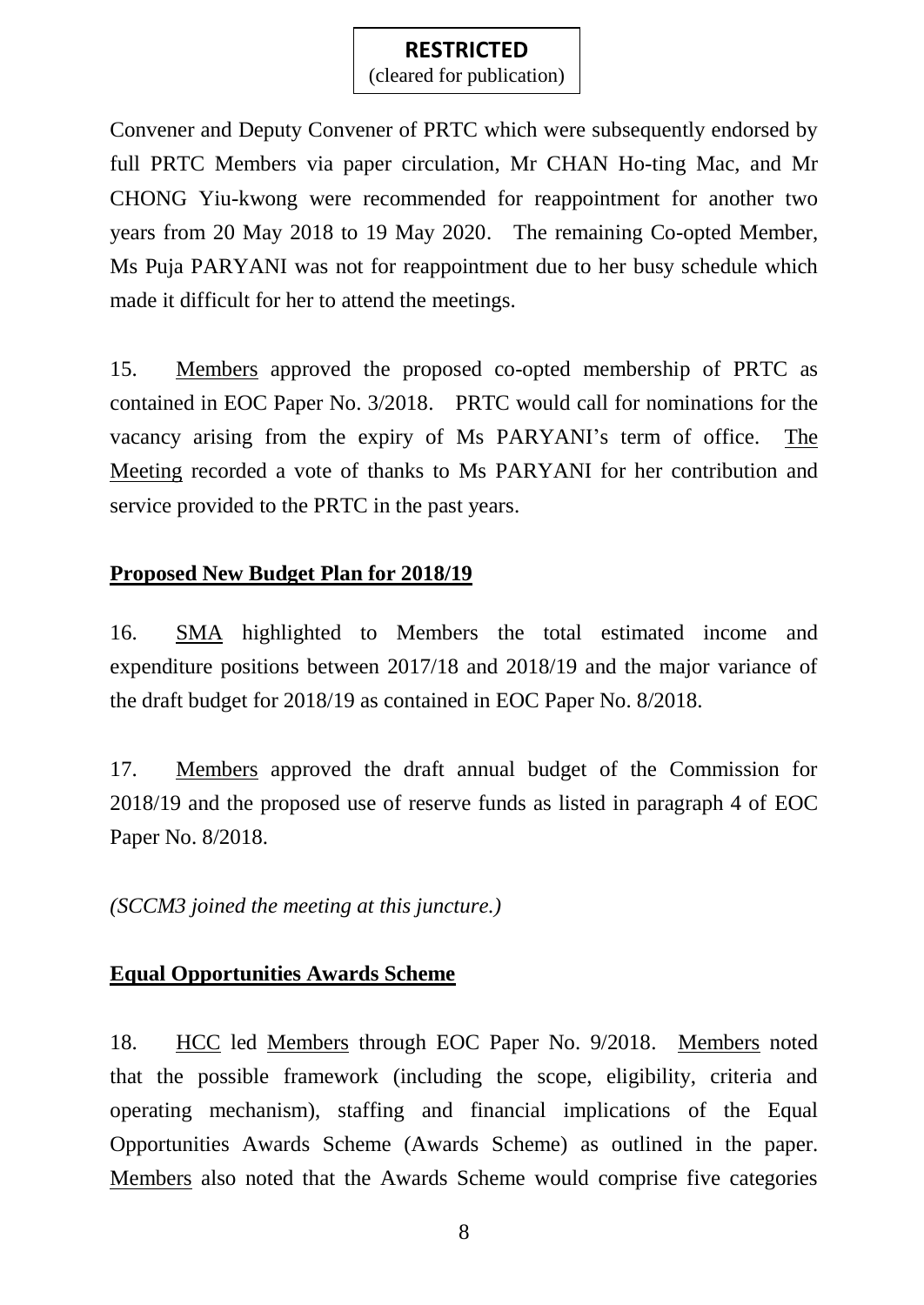(cleared for publication)

specifically for gender equality, disability inclusion, family status equality, race equality, and harassment-free workplace/school. Members' views were sought to form an advisory or steering committee overseeing the implementation and administration of the Awards Scheme.

19. Drawing reference to the operation models of the award schemes organized by other organizations, Ms Shirley LOO suggested that the Awards Scheme be contracted out to professional bodies for administration and/or implementation of assessment protocol. Prof Susanne CHOI thanked HCC for devising the proposal and the ideas were good. She was nonetheless concerned about the possibility that the Government would fund the project in view of the substantial inaugural budget proposed and considered some refinements to the proposal might be needed. In this light, Members endorsed the framework of the Awards Scheme in principle, and agreed to form a steering committee to discuss the related details and the implementation plan.

*(SEOO(EMU) joined, Dr Trisha LEAHY left the meeting at this juncture.)*

## **Progress Report on Addressing the Language Barriers for Ethnic Minorities in Employment of Residential Healthcare Service**

20. Dr Henry SHIE briefed Members on the progress of the "Working Group on Mainstreaming Employment Opportunities in Healthcare" which was setup in pursuance of Members' advice at the 119th EOC Meeting. The Working Group comprised five members, including Dr Henry SHIE, Ms Elizabeth LAW, a scholar nominated by Prof Hon Joseph LEE, COO and SEOO(EMU), and it had met two times to explore ways with a view to faciliating EMs to pursue a career in the residential healthcare service sector and incentivising training bodies to provide vocational training with appropriate language support. At the invitation of Dr SHIE, Dr Rizwan ULLAH agreed to join the Working Group to help steer its work.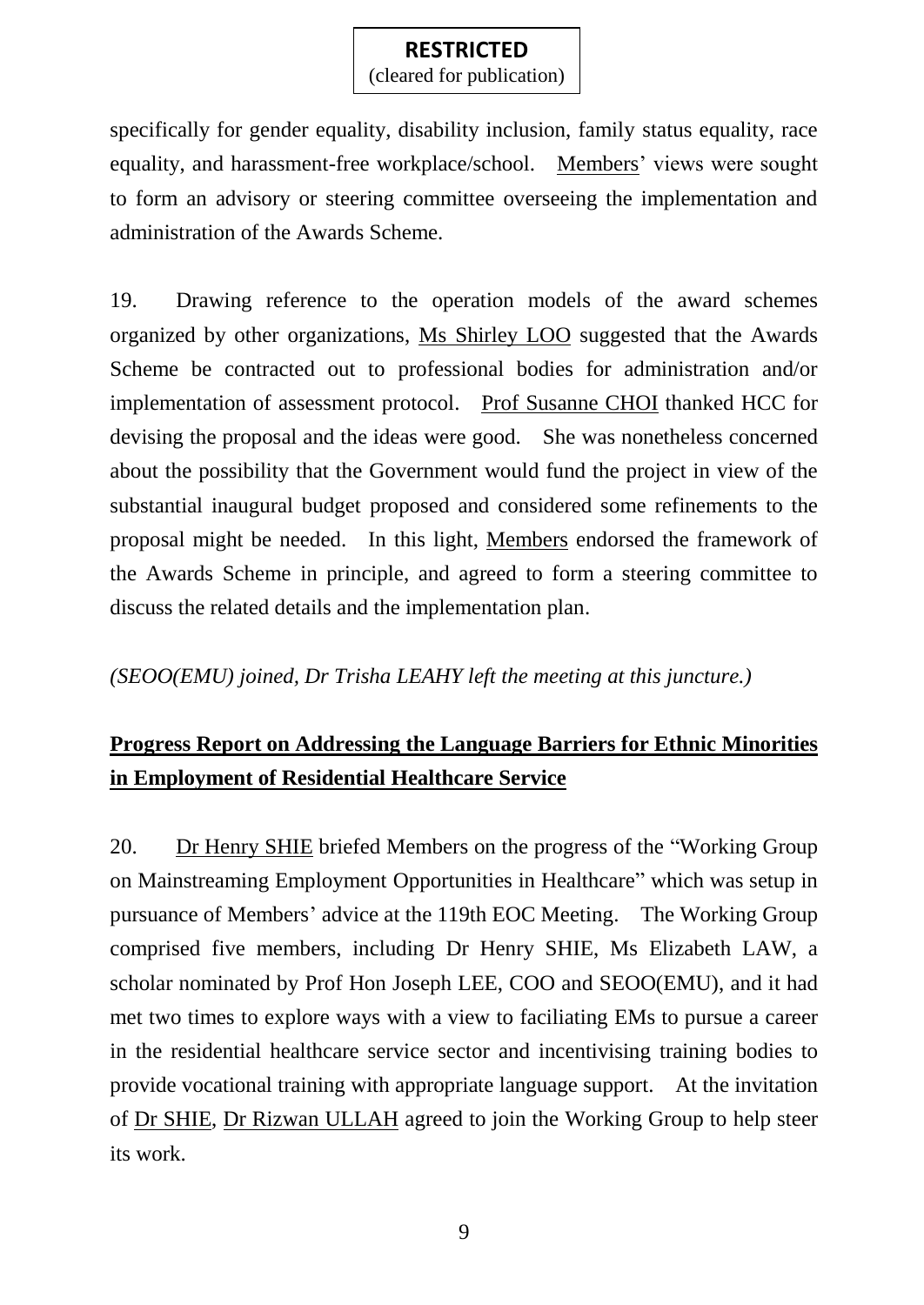(cleared for publication)

21. Members noted the progress report as contained in EOC Paper No. 10/2018.

[Post-meeting note: Dr Henry SHIE expressed after the meeting that he would like to thank COO who had been personally involved in the team and very supportive in this challenging initiative. He requested this be recorded in the minutes of this meeting.]

### **Annual Report of the Ethnic Minorities Unit**

22. Members noted EOC Paper No. 4/2018.

## **Review of Work of the EOC in 2017**

23. Members noted EOC Paper No. 5/2018.

## **Reports of the Legal & Complaints Committee, Community Participation & Publicity Committee, and Administration & Finance Committee**

24. Members noted EOC Paper No. 6/2018 and the report of the 85<sup>th</sup> Administration and Finance Committee Meeting in Appendix 3 to the paper tabled.

## **Chairperson's Quarterly Report**

25. Members noted EOC Paper No. 7/2018.

## **Progress Update on EOC's Strategic Plan for 2016/19**

26. Members noted EOC Paper No. 1/2018.

### **V. Any Other Business**